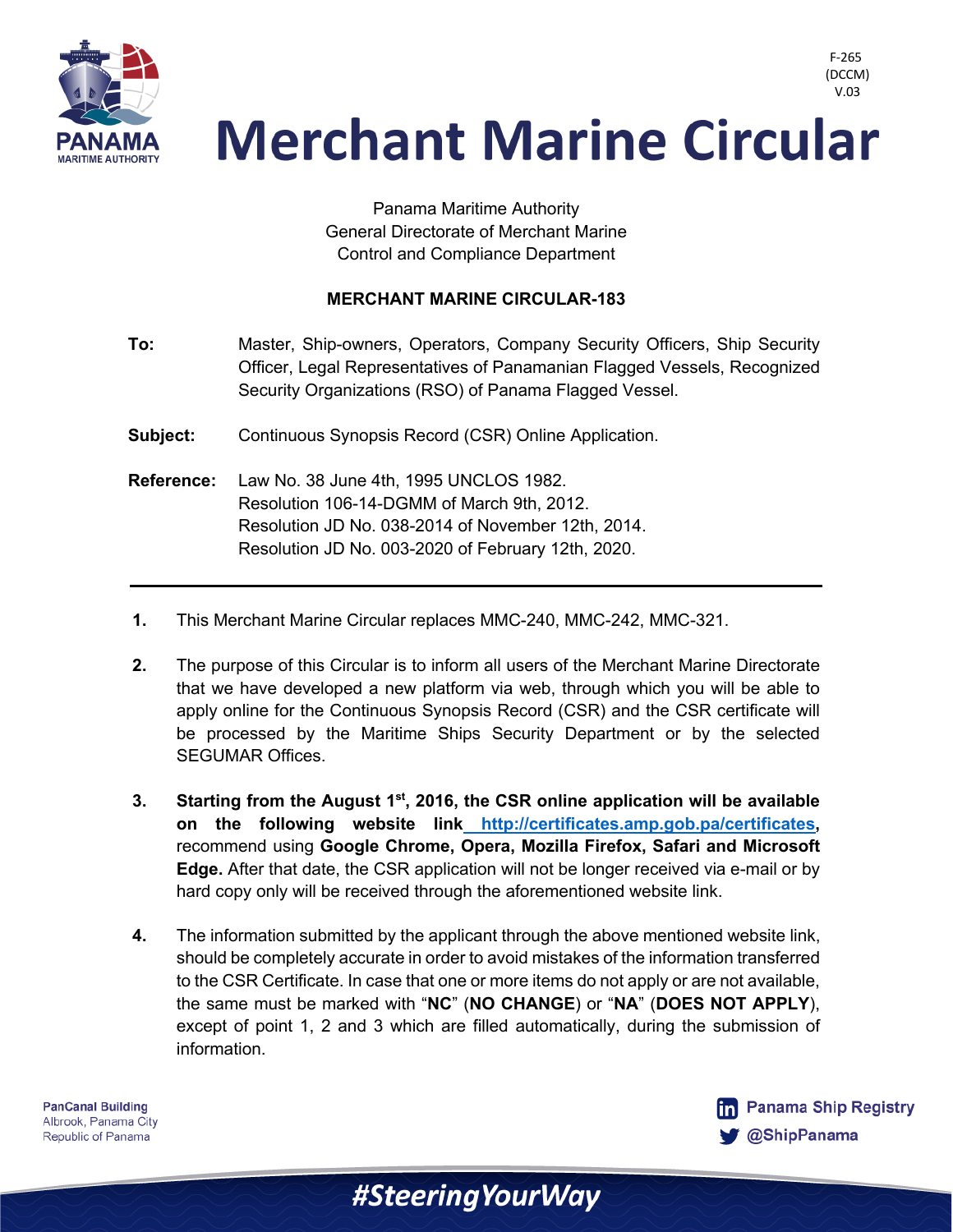

- **5.** As of August 1, 2016, application forms 1 and 2 *(for reference see Annex)* are attached to the draft confirmation of the CSR, so if the correct data is maintained, both formats must be kept attached to the CSR issued by this Administration. In case of a simple copy of the applications, they must be requested to the email csr@amp.gob.pa.
- **6.** When there has been no change related to the entries listed in the CSR, such change will be included by the Captain or by the Company in the Request Form 3 *(for reference, see Annex).*

The Application Forms (1, 2 and 3), must be kept on board at all times, in original or copy duly signed and stamped by the ship-owner, captain or applicant, as well as the CSR issued by this Administration in order to avoid inconveniences with the Maritime Authorities.

- **7.** The Continuous Synopsis Record is intended to provide an on board record of the history of the ship with respect to the information recorded and updated therein and must be kept on board with the technical certificates at all time for inspection. All the ship´s CSR file in chronological order must be on board all the time even when the ship transfers to another flag state, is sold to another owner, is taken over by another bareboat charter or any other company assumes the responsibility of the ship operation.
- **8.** This Administration encourages all ownership/operator and Representative Legal apply for the Continuous Synopsis Record (CSR) immediately the ship has registered or cancelled from the Panamanian Registry in order to maintain the correct sequential number and the CSR update information.
- **9.** For the purposes of point 5 of the CSRs issued by Panama, understand by date on which the ship was registered:
	- **a)** For ships of new construction, the date in which the flag data will be assigned will be taken through the issuance of the Certificate of Registration and payment of the corresponding rate to the Merchant Navy. The assignment will entitle the owner to the use of the data assigned in the documentation needed by the ship during its construction, financing or any other technical and commercial operation of the ship.
	- **b)** For ships from another registry, the date on which the flag application is accepted and the corresponding duties, fees and taxes will be taken as the date of flagging and where the General Directorate of the Merchant Marine will issue the corresponding Navigation Patent and Radio License as long as the ships is suitable for navigation.

#SteeringYourWay

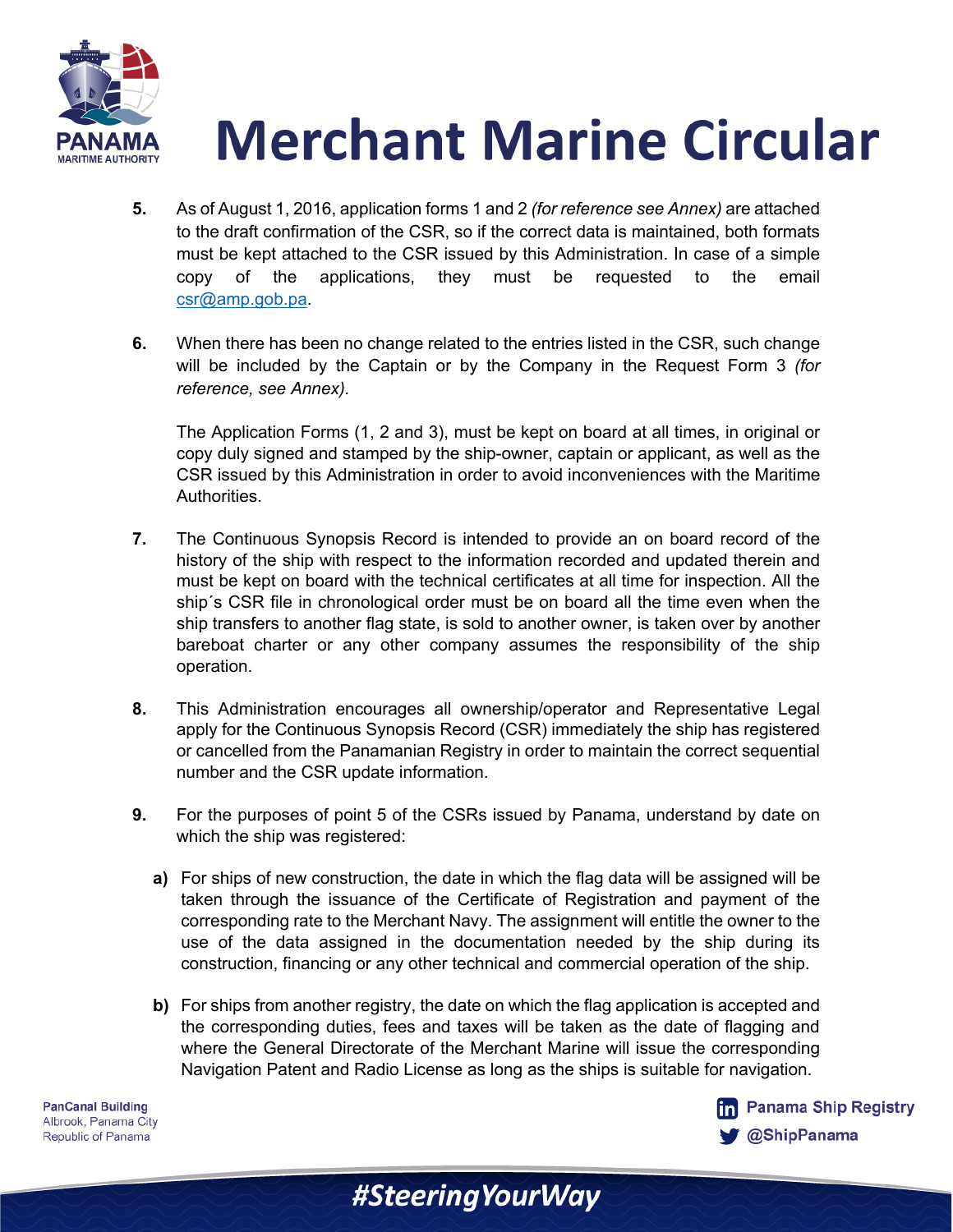

- **10.** Starting from June 1st, 2017, the Continuous Synopsis Record (CSR) for new registry, New Construction or Amendments by changes in the owner address must reflect the same owner address stated in the Radio License which should contain the complete address that includes: street, avenue, building, city, country of residence of the company and e-mail of the company.
- **11.** In those cases, where the ship is not subject to mandatory compliance with the ISPS Code may do so voluntarily. Once issued the CSR must be kept on board in accordance with SOLAS regulatory requirements.
- **12.** This Administration will only issue a NOT CSR CERTIFICATION where the SOLAS Chapter XI-1/5 does not apply or in cases when the Panama Maritime Authority have to certify any other items in relation with the ship according to the article 1 paragraph 8 from Resolution J.D. No. 038-2014.
- **13.** For those ships that did not request CSR during the time they were registered in Panama, the information will only be sent directly to the new Flag State.

### **A. PROCEDURES FOR THE ISSUANCE OF THE (CSR) THROUGH THE E-SEGUMAR PLATFORM.**

**14.** The followings documentation shall be submitted through the website link: http://certificates.amp.gob.pa/certificates in order to apply for the CSR.

#### **NEW REGISTRY / CHANGING REGISTRY:**

- **a)** Document of Compliance (DOC) or Interim DOC issued by a Recognized Organization **(mandatory).**
- **b)** Safety Management Certificate (SMC) or Interim SMC issued by a Recognized Organization.
- **c)** Full or Interim ISSC issued by a Recognized Organization
- **d)** Class Certificate
- **e)** Last CSR issued by the previous vessel's flag. **(If apply)**

#### **AMENDMENTS:**

- **a)** Document of Compliance (DOC) or Interim DOC issued by a Recognized Organization.
- **b)** Safety Management Certificate (SMC) or Interim SMC issued by a Recognized Organization.

#SteeringYourWay

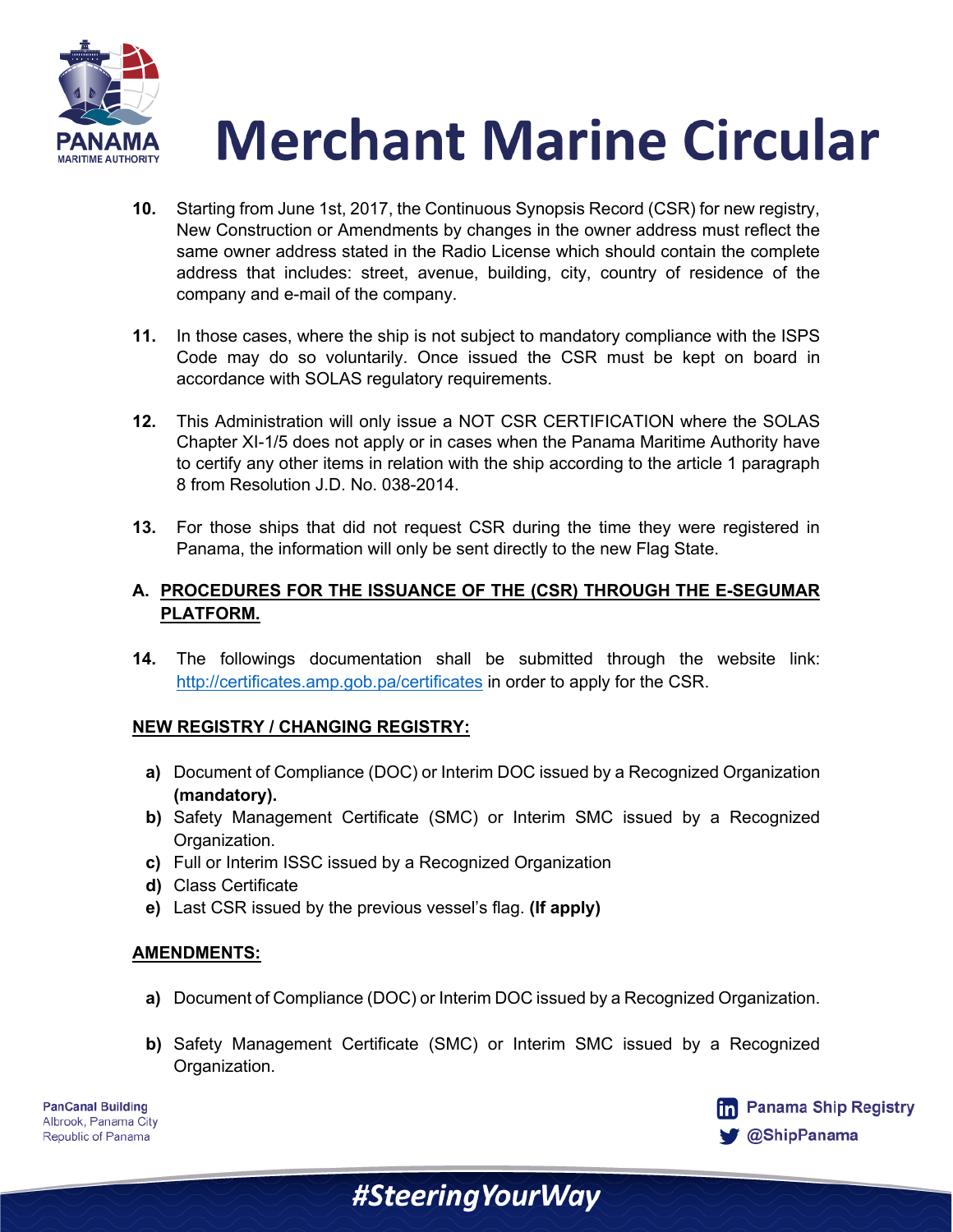

- **c)** Full or Interim ISSC issued by a Recognized Organization.
- **d)** Class Certificate
- **e)** Payment receipt issued by this Administration or by a Panamanian Consulate **(mandatory).**

**CEASED CSR**, the following documents shall be submitted:

**a)** Payment receipt issued by this Administration or by Panamanian Consulate **(mandatory).**

**DUPLICATED** the following document shall be submitted:

**a)** Payment receipt issued by this Administration or by a Panamanian Consulate **(mandatory).**

## **B. REMARKS IN THE CSR:**

- **15.** For a CSR whose application is submitted without the ceased CSR, SMC and/or ISSC, this Administration will issue a PROVISIONAL CSR with its respective remark and with a validity of **six (6) months.**
- **16.** For a CSR whose application is submitted without the IMO Number of the owner or company, this Administration will issue a PROVISIONAL CSR with its respective remark, and with a validity of **thirty (30) days.**

#### **C. CSR FOR LAY-UP:**

- **17.** In accordance with Resolution No. 106-50-DGMM of June 18, 2018, the Special Registry of Lay-Up (Inactive) is created for ships registered in the National Merchant Marine or from a foreign registry and that have withdrawn from exploitation, due to the global financial crisis that wish to register. For this purpose, those ships that need to request the CSR with due mention must:
	- **a)** Selecting "Amendment".
	- **b)** Attach in "Other Documents", the Certificate of Registration of Lay-Up issued by the General Directorate of Merchant Marine of Panama.
	- **c)** Make the proper Observation in point No. 14 of application in the online platform.

#SteeringYourWay

**d)** Attach the Payment receipt for Amendment.

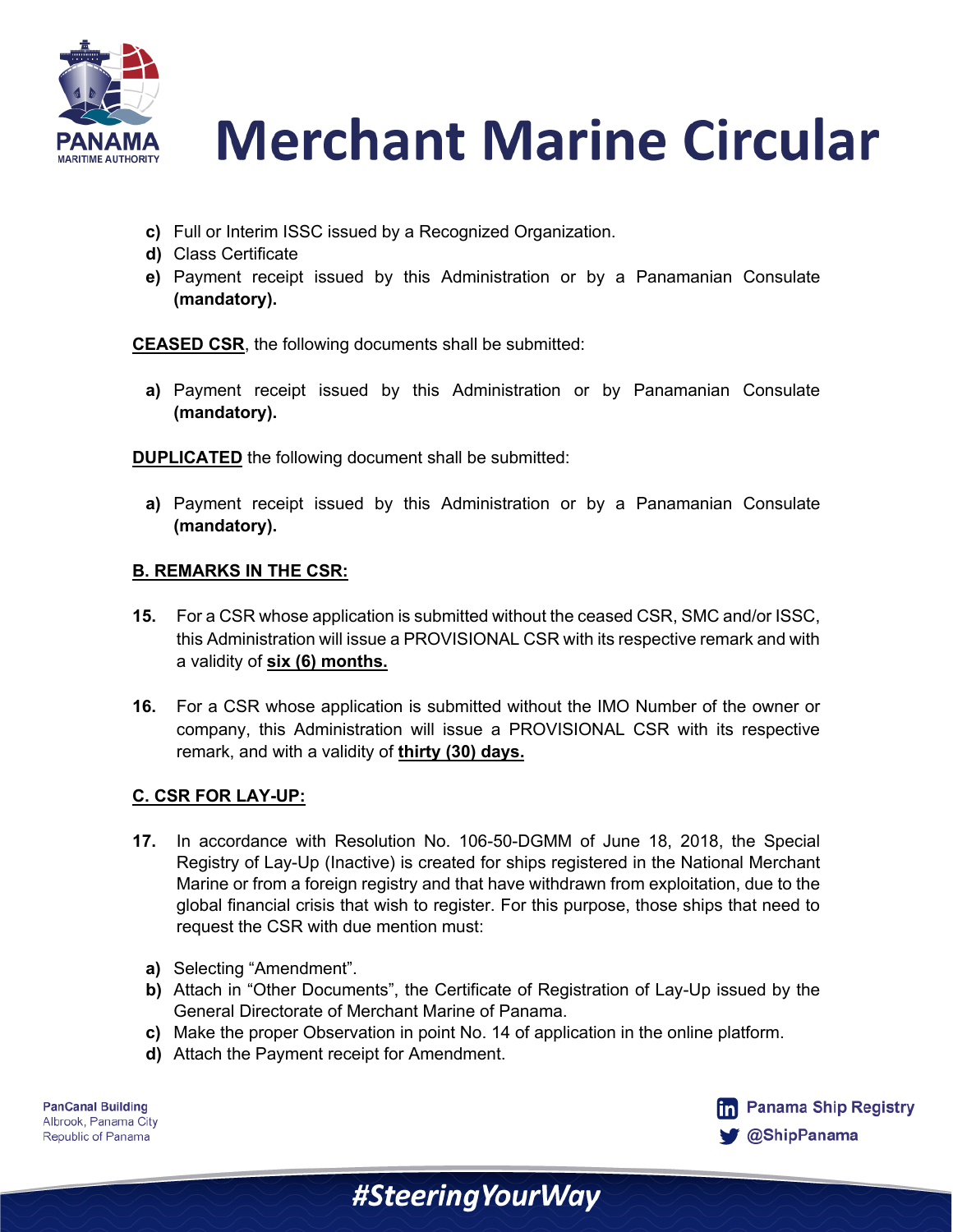

**18.** For Bareboat Charter insert in the CSR refer to Merchant Marine Circular MMC-377.

# **D. RATES:**

**19.** According to the article one (1) of the Resolution J.D. No. 038-2014, dated on November 12th, 2014 and article one (1) point 11 of the Resolution J.D. No. 003-2020, dated on February 12th, 2020 the following fees were established for the Continuous Synopsis Record Certificate (CSR), starting on February 12th, 2015 and March 31st, 2020.

- **20.** This Administration kindly informs that according to MMC-368 from August 1st, 2018, the Continuous Synopsis Record in one of the E-Certificates with QR Code that must be printed on board with the specification described in the MMC-368. For E-CSR requested in any SEGUMAR Offices or through any Panamanian Merchant Marine Consulates (listed in MMC-337) a consular fee is applicable for One Hundred Dollars (USD100.00) per E-certificate plus the regular cost established in paragraph 7.
- **21.** For further details about the use of the online application, a user manual can be found at the website link http://certificates.amp.gob.pa/certificates by click on the button marked as "User Manual" for your reference. In case have any technical issue when using the online application, feel free to contact us to the e-mail address: csr@amp.gob.pa or to any SEGUMAR offices worldwide.

*January, 2021 – Modification of paragraph 5 and inclusion of CSR Forms 1 and 2 as Annex. December, 2020 – Change of reference, Modification of paragraphs 1,2,7,8,9,10,11,12,13, New paragraphs from 5 to 11 and 19 and PMA changes phone numbers. April, 2020 – Modification of paragraph 12. December, 2019 – Inclusion of paragraph 6 and modification in paragraph 8. November, 2019 – Restructuration of all Circular and exclusion of paragraph 1. June, 2019 – Including in paragraph 4 Application Form No. 3 as Annex. July, 2018 – Inclusion of new paragraph 11.*

#SteeringYourWay

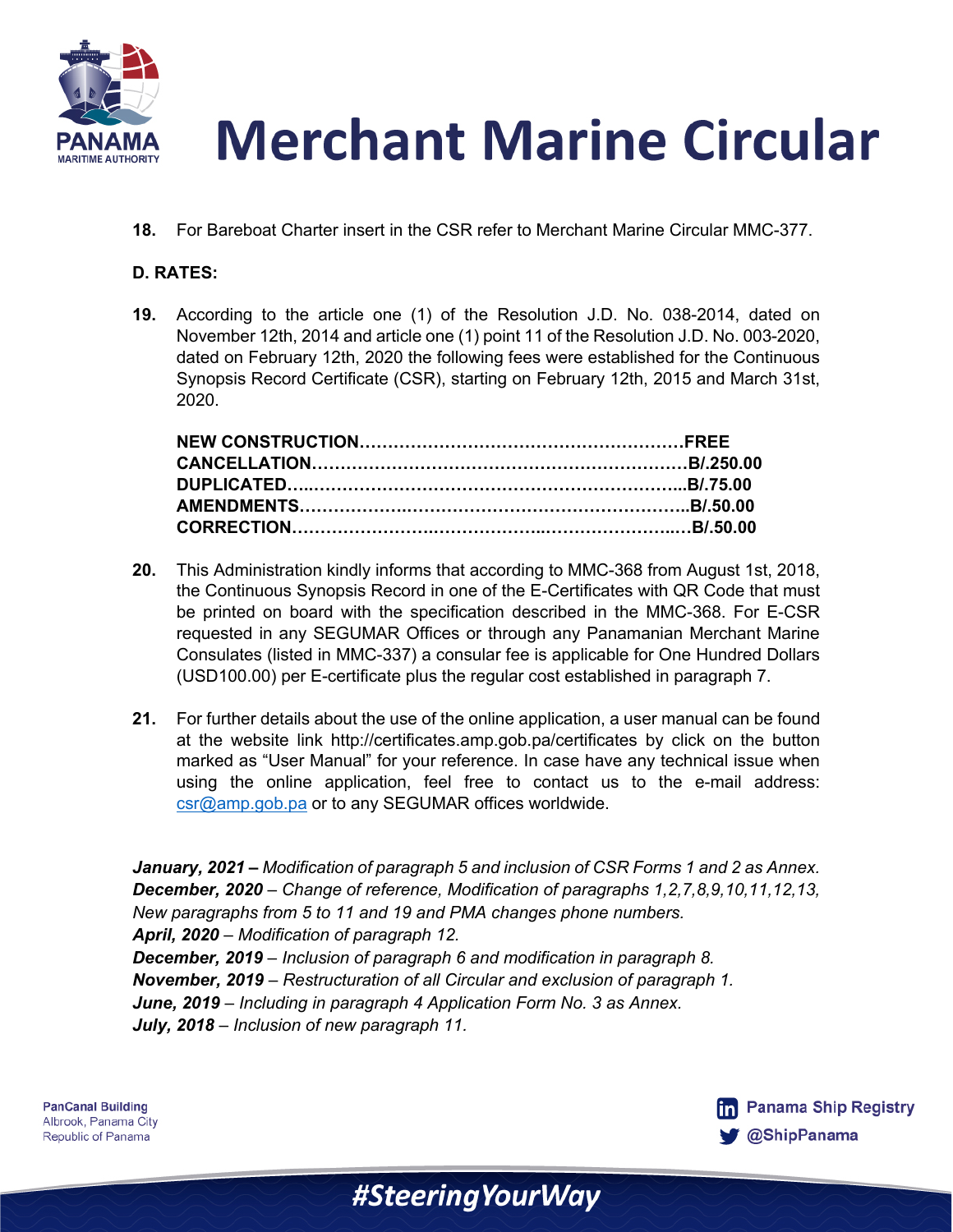

*July, 2018 – Modification of paragraph 11. June, 2018 - Inclusion of paragraph 9 and 10. September, 2017 – Modification of paragraph 4. July, 2016 – Inclusion of the item 8 July, 2016 – Modification of the item 2, 3, 4 and 6.4 June, 2016 – Update of the Continuous Synopsis Record (CSR) online application (whole document). June, 2013 – Change in reference April, 2012.*

Inquiries concerning the subject of this Merchant Marine Circular or any other request should be directed to:

> Maritime Ships Security Department General Directorate of Merchant Marine Panama Maritime Authority

Phone: (507) 501-5028 / 5086 E-mail: csr@amp.gob.pa Website: https://panamashipregistry.com/circulars/

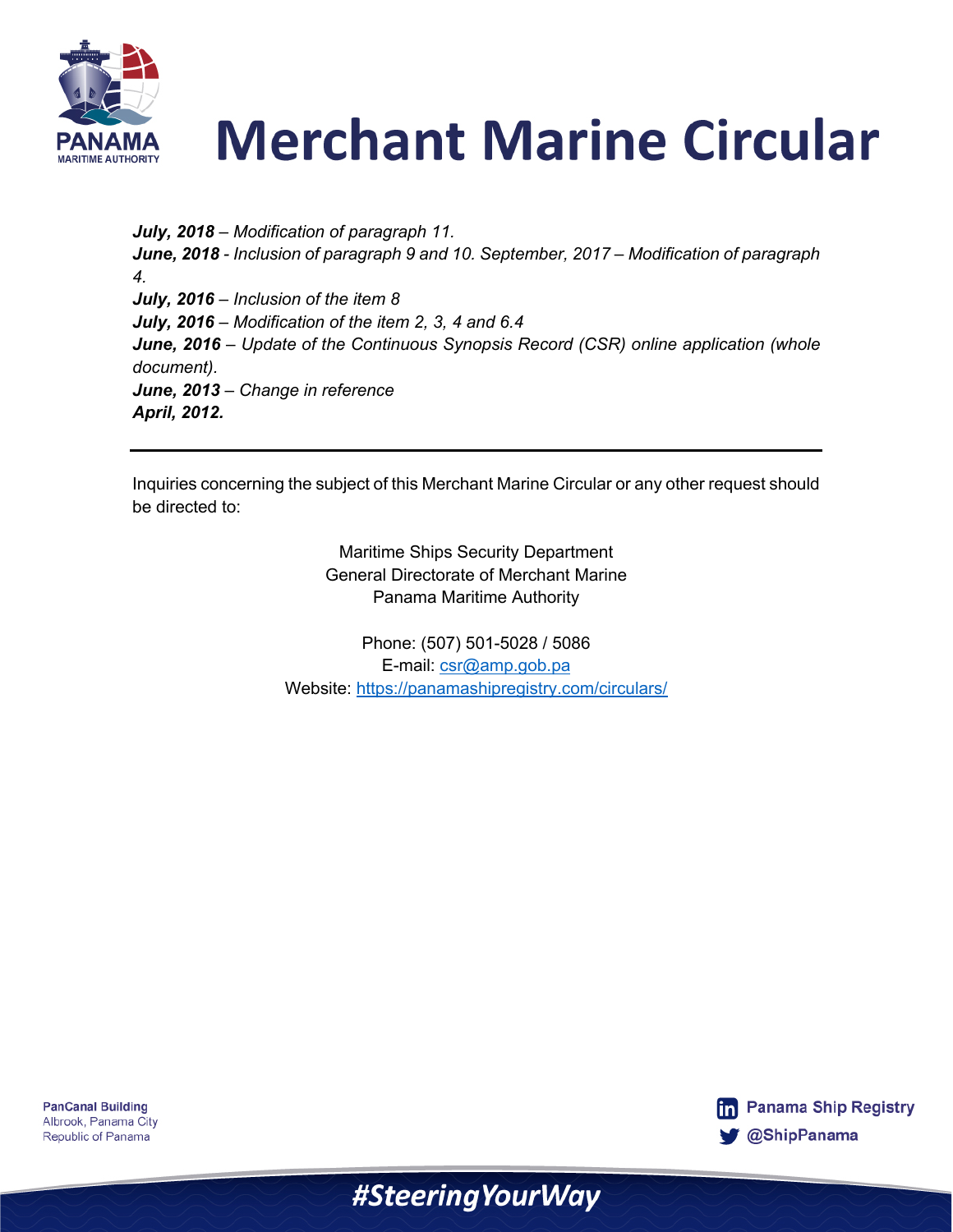

# **APPLICATION FORM 1**

# **Continuos Synopsis Record (CSR) Document No. \_\_\_ for the ship**

# **with IMO Number: IMO \_\_\_\_\_\_\_\_\_\_\_\_\_**

# **Updated according to the Res. MSC.198 (80) Amendment**

# **Dates should be in the format yyyy/mm/dd**

| $\mathbf{1}$ | Name of ship:                                                                                                                                                                   |  |
|--------------|---------------------------------------------------------------------------------------------------------------------------------------------------------------------------------|--|
| 2            | Date in which registration with the state                                                                                                                                       |  |
| 3            | <b>Port of Registration:</b>                                                                                                                                                    |  |
| 4            | a) Name of current registered owner(s)                                                                                                                                          |  |
|              | <b>Registered address(es)</b>                                                                                                                                                   |  |
|              | b) Name of current registered owner(s)                                                                                                                                          |  |
|              | Registered address(es)                                                                                                                                                          |  |
|              | c) Name of current registered owner(s)                                                                                                                                          |  |
|              | Registered address(es)                                                                                                                                                          |  |
| 5            | If Applicable, name of current registered<br>bareboat chatterer(s)                                                                                                              |  |
|              | <b>Registered Address:</b>                                                                                                                                                      |  |
| 6            | <b>Name of Company (ISM Code):</b>                                                                                                                                              |  |
|              | <b>Registered Address:</b>                                                                                                                                                      |  |
| 7            | a) Registered Owner (s) Number:                                                                                                                                                 |  |
|              | b) Registered Owner(s) Number:                                                                                                                                                  |  |
|              | c) Registered Owners(s) Number                                                                                                                                                  |  |
| 8            | <b>Name of Classification Societies with</b><br>the<br>a)<br>ship is classed                                                                                                    |  |
|              | Name of Classification Societies with the<br>b)<br>ship is classed                                                                                                              |  |
| 9            | Administration/Government/Recognized<br>Organization<br>which<br>issued<br><b>Document</b><br>of<br>Compliance //DOC:<br>Body which carried out audit (if different):           |  |
| 10           | Company identification number                                                                                                                                                   |  |
| 11           | Administration/Government/Recognized<br>Organization which issued Safety Management<br>Certificate // ISM:<br>Body which carried out audit (if different):                      |  |
| 12           | Administration/Government/Recognized<br>Organization which issued International Ship<br><b>Security Certificate // ISSC:</b><br>Body which carried out audit (if<br>different): |  |
| 13           | This ship is New Construction or Previous<br><b>Registry</b>                                                                                                                    |  |
| 14           | <b>Remarks:</b>                                                                                                                                                                 |  |

# **THIS IS TO CERTIFY THAT this record is correct in all respects**

| Issued by the Company or master of:    |                                                                                                                                                                                                                                   |
|----------------------------------------|-----------------------------------------------------------------------------------------------------------------------------------------------------------------------------------------------------------------------------------|
| Date of issue:                         |                                                                                                                                                                                                                                   |
| <b>Signature of Authorized person:</b> |                                                                                                                                                                                                                                   |
| Name of authorized person:             |                                                                                                                                                                                                                                   |
|                                        | $\mathbf{r}$ , and the contract of the contract of the contract of the contract of the contract of the contract of the contract of the contract of the contract of the contract of the contract of the contract of the contract o |

|      |  |  |  | This document was received by the ship and attached to the ship's CSR file on the following date (fill |
|------|--|--|--|--------------------------------------------------------------------------------------------------------|
| in): |  |  |  |                                                                                                        |
|      |  |  |  |                                                                                                        |

**Date: ………………………………… Signature: ………………………………….**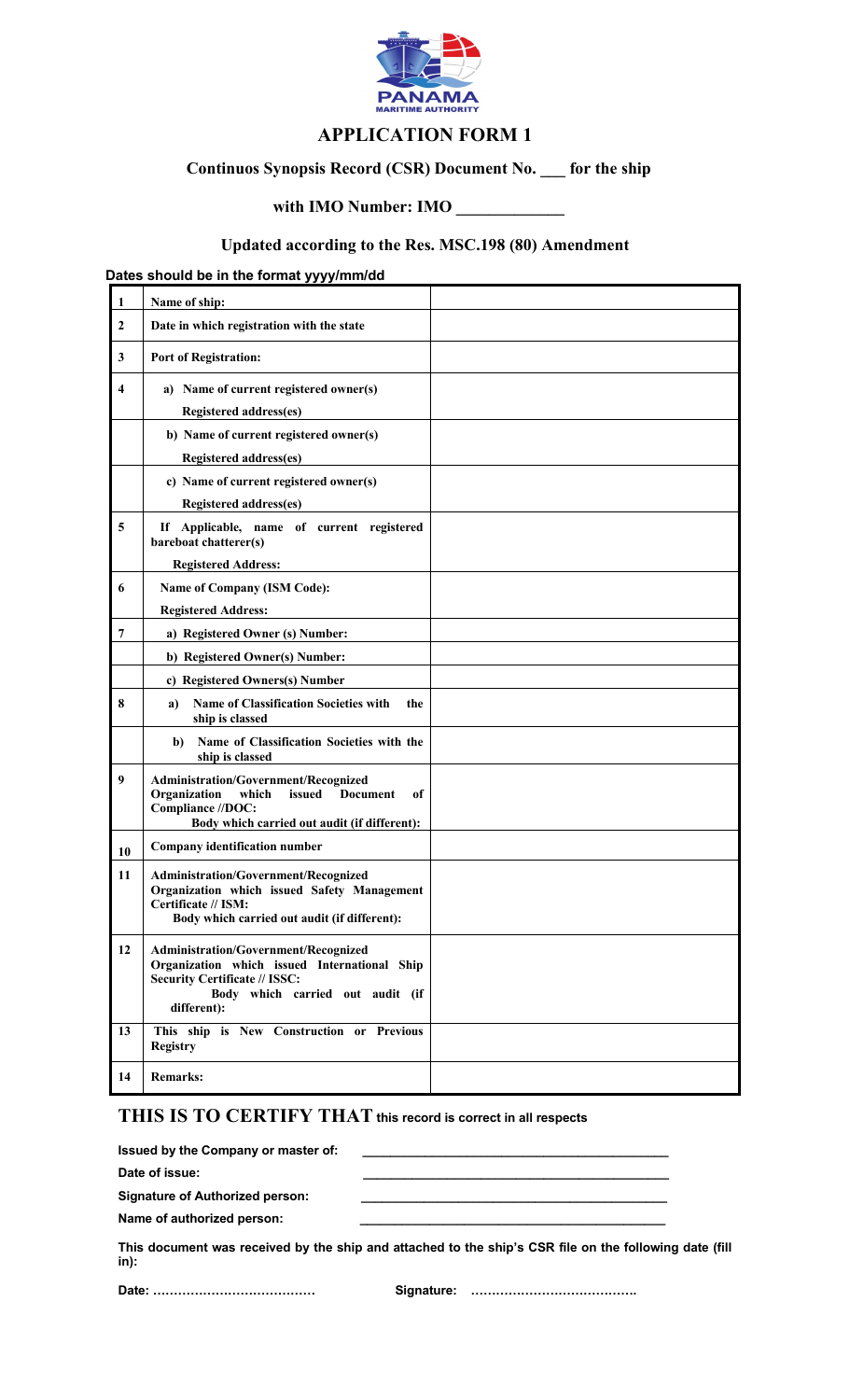

## **APPLICATION FORM 2 Amendments to the Panamanian Continuos Synopsis Record (CSR)**

## Document No. \_\_\_\_ for the ship with IMO Number: IMO \_ **Updated according to the Res. MSC.198 (80) Amendment**

#### **The amendments are shown in the table. Indicate N/C for all items not being changed. Dates should be in the format yyyy/mm/dd.**

| 1              | Name of ship:                                                                                                                                                                   |  |
|----------------|---------------------------------------------------------------------------------------------------------------------------------------------------------------------------------|--|
| $\overline{2}$ | Date in which registration with the state                                                                                                                                       |  |
| 3              | <b>Port of Registration:</b>                                                                                                                                                    |  |
| 4              | a) Name of current registered owner(s)                                                                                                                                          |  |
|                | Registered address(es)                                                                                                                                                          |  |
|                | b) Name of current registered owner(s)                                                                                                                                          |  |
|                | <b>Registered address(es)</b>                                                                                                                                                   |  |
|                | c) Name of current registered owner(s)                                                                                                                                          |  |
|                | Registered address(es)                                                                                                                                                          |  |
| 5              | If Applicable, name of current registered<br>bareboat chatterer(s)                                                                                                              |  |
|                | <b>Registered Address:</b>                                                                                                                                                      |  |
| 6              | <b>Name of Company (ISM Code):</b>                                                                                                                                              |  |
|                | <b>Registered Address:</b>                                                                                                                                                      |  |
| 7              | a) Registered Owner (s) Number:                                                                                                                                                 |  |
|                | b) Registered Owner(s) Number:                                                                                                                                                  |  |
|                | c) Registered Owners(s) Number                                                                                                                                                  |  |
| 8              | Name of Classification Societies with<br>the<br>a)<br>ship is classed                                                                                                           |  |
|                | Name of Classification Societies with the<br>b)<br>ship is classed                                                                                                              |  |
| 9              | Administration/Government/Recognized<br>Organization<br>issued<br><b>Document</b><br>which<br>of<br>Compliance //DOC:<br>Body which carried out audit (if different):           |  |
| 10             | Company identification number                                                                                                                                                   |  |
| 11             | Administration/Government/Recognized<br>Organization which issued Safety Management<br>Certificate // ISM:<br>Body which carried out audit (if different):                      |  |
| 12             | Administration/Government/Recognized<br>Organization which issued International Ship<br><b>Security Certificate // ISSC:</b><br>Body which carried out audit (if<br>different): |  |
| 13             | This amended replaces the CSR (If known please<br>indicate).                                                                                                                    |  |
| 14             | <b>Remarks</b>                                                                                                                                                                  |  |

**Date on which the ship ceased to be registered with the State indicated in 2**

## **THIS IS TO CERTIFY THAT this record is correct in all respects**

**Issued by the Company or master of:** Date of issue: Signature of Authorized person:

Name of authorized person: